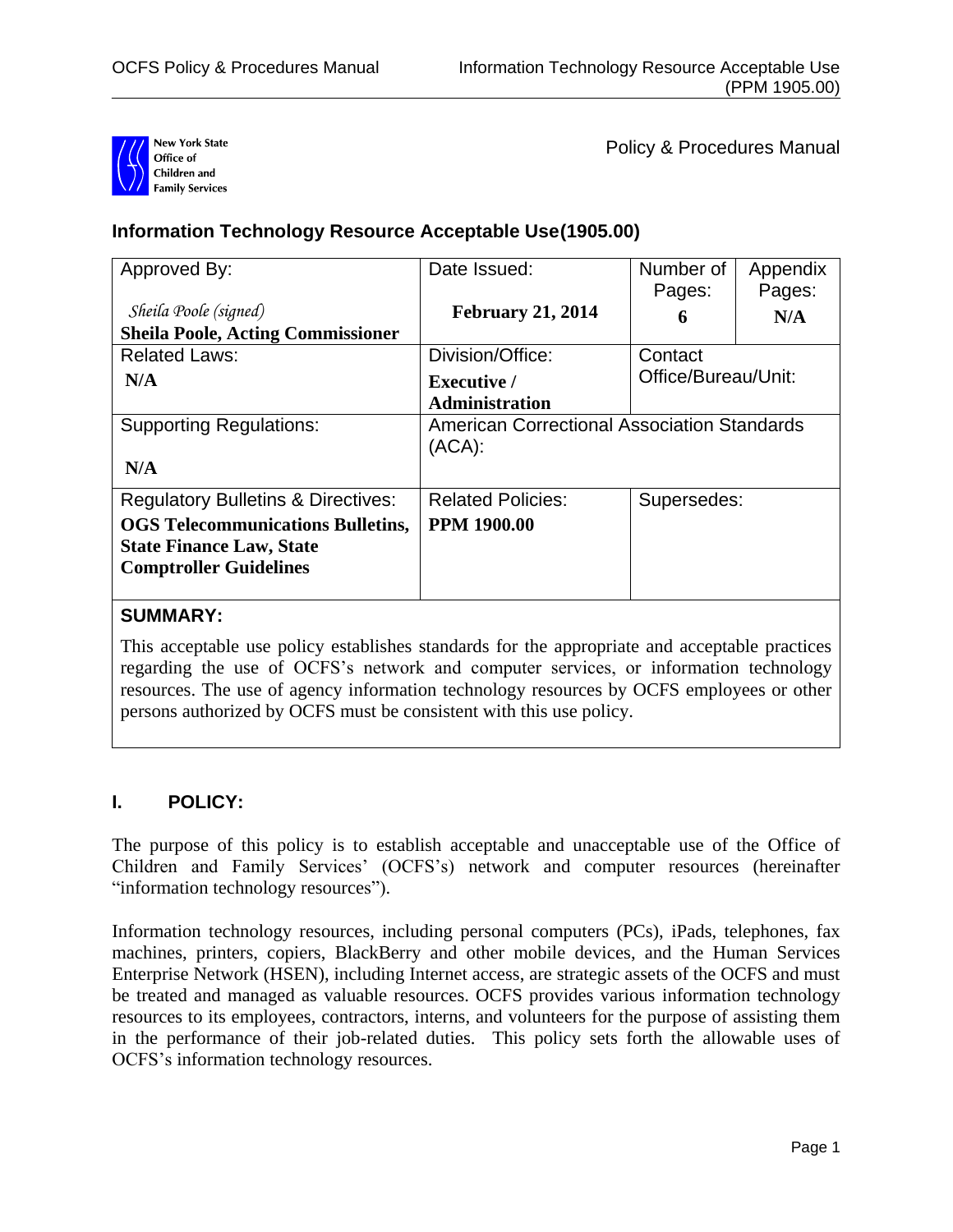This acceptable use policy:

- 1. Establishes appropriate and acceptable practices regarding the use of information technology resources.
- 2. Mandates compliance with applicable state and federal law, and other rules and regulations regarding the management and use of information technology resources.
- 3. Provides information and guidance to OCFS employees, contractors, interns, and volunteers who may use OCFS's information technology resources with respect to their responsibilities associated with use of OCFS's information technology resources.

## **II. PROCEDURE**

OCFS employees, contractors, interns, and volunteers must only use OCFS's information technology resources as authorized by OCFS policy. All information, regardless of the form or format, that is created, acquired or used in support of OCFS's business activities, must be used for official business only.

Any electronic files created, sent, received, or stored on information technology resources owned, leased, administered, or otherwise provided through OCFS are the property of New York State, and use of such resources shall be considered neither personal nor private. Accordingly, there is no expectation of privacy for any information created, stored, sent or read using OCFS's information technology resources. Communications using, or data stored on, the OCFS's information systems are not private; are subject to routine monitoring, interception, audit and search; and may be disclosed or used by the OCFS and/or Office of Information Technology Services (ITS) at any time. OCFS reserves the right to monitor all employee, contractor, intern or volunteer use of OCFS's or ITS's information technology resources, with or without prior notice.

A logon banner is presented during the authentication process each time a user signs on to an OCFS workstation. It informs users that OCFS's information technology resources are to be used for official business and/or for authorized use only, that users' activities are subject to monitoring, and that users should have no expectation of privacy.

OCFS's applications and information technology resources accessed must only be for authorized purposes related to the employee's, contractor's, intern's or volunteer's specific OCFS functions.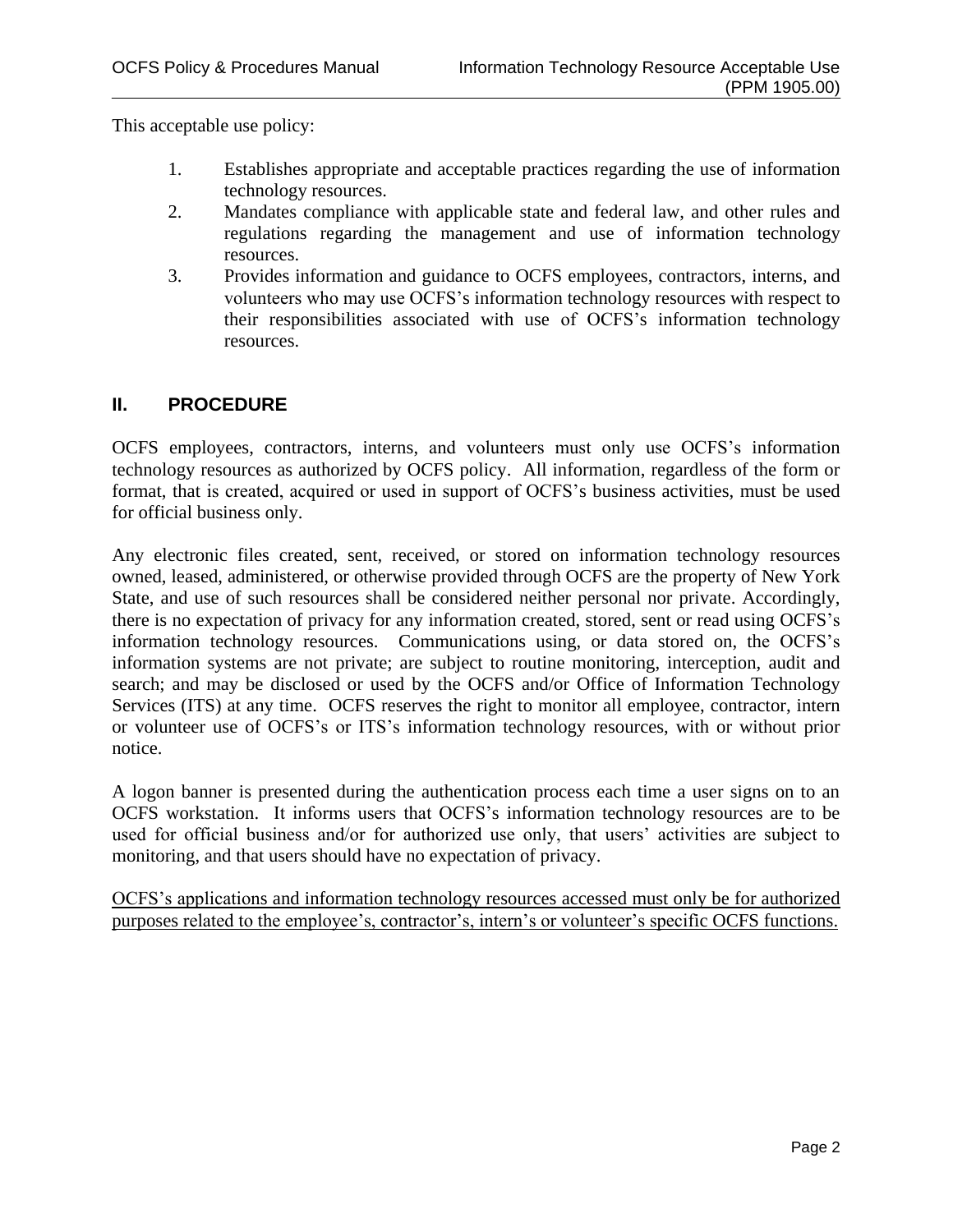## **Acceptable Use Requirements**

- 1. Users must not attempt to access any data, documents, e-mail correspondence, and programs contained on any OCFS's systems for which they do not have a legal authorization and a specific need to know. At all times, users must be mindful of and adhere to all applicable confidentiality and non-disclosure laws, regulations, and policies. Any questions regarding what constitutes an authorized use should be submitted to [acceptable.use@ocfs.ny.gov.](mailto:acceptable.use@ocfs.ny.gov)
- 2. Users must not share their account(s), passwords, User IDs, or similar information or devices used for identification and authorization purposes.
- 3. Users must not make unauthorized copies of OCFS's information or data, or of copyrighted or OCFS-owned software.
- 4. Users must not install or utilize any unauthorized software, including but not limited to, shareware or freeware software, or attach any unauthorized portable storage device (e.g., a portable hard drive or USB thumb drive) to a state computer, without ITS's approval. Any requests for additional software or the use of USB devices should be submitted to [acceptable.use@ocfs.ny.gov.](mailto:acceptable.use@ocfs.ny.gov)
- 5. Users must not utilize information technology resources to engage in activity that may harass, threaten or abuse others, or access, create, store or transmit material that may be deemed to be offensive, indecent or obscene, or that is illegal according to local, state or federal law.
- 6. Users must not engage in activity that may degrade or impair the performance of information technology resources, may deprive an authorized user access to OCFS's information technology resources, or may circumvent ITS's computer security measures.
- 7. Users must not download, install or run security programs or utilities that reveal or exploit weaknesses in the security of an information technology resource unless approved in writing by the ITS Chief Information Security Officer. Requests must be submitted to [acceptable.use@ocfs.ny.gov.](mailto:acceptable.use@ocfs.ny.gov)
- 8. Information technology resources must not be used for personal benefit, political activity, unsolicited advertising, unauthorized fund raising, or for the solicitation of performance of any activity that is prohibited by any local, state or federal law.

## **E-mail**

E-mail, used to communicate both formally and informally with others must meet appropriate professional standards. OCFS employees, contractors, interns, and volunteers may use e-mail services to communicate both internally and externally, provided such communications are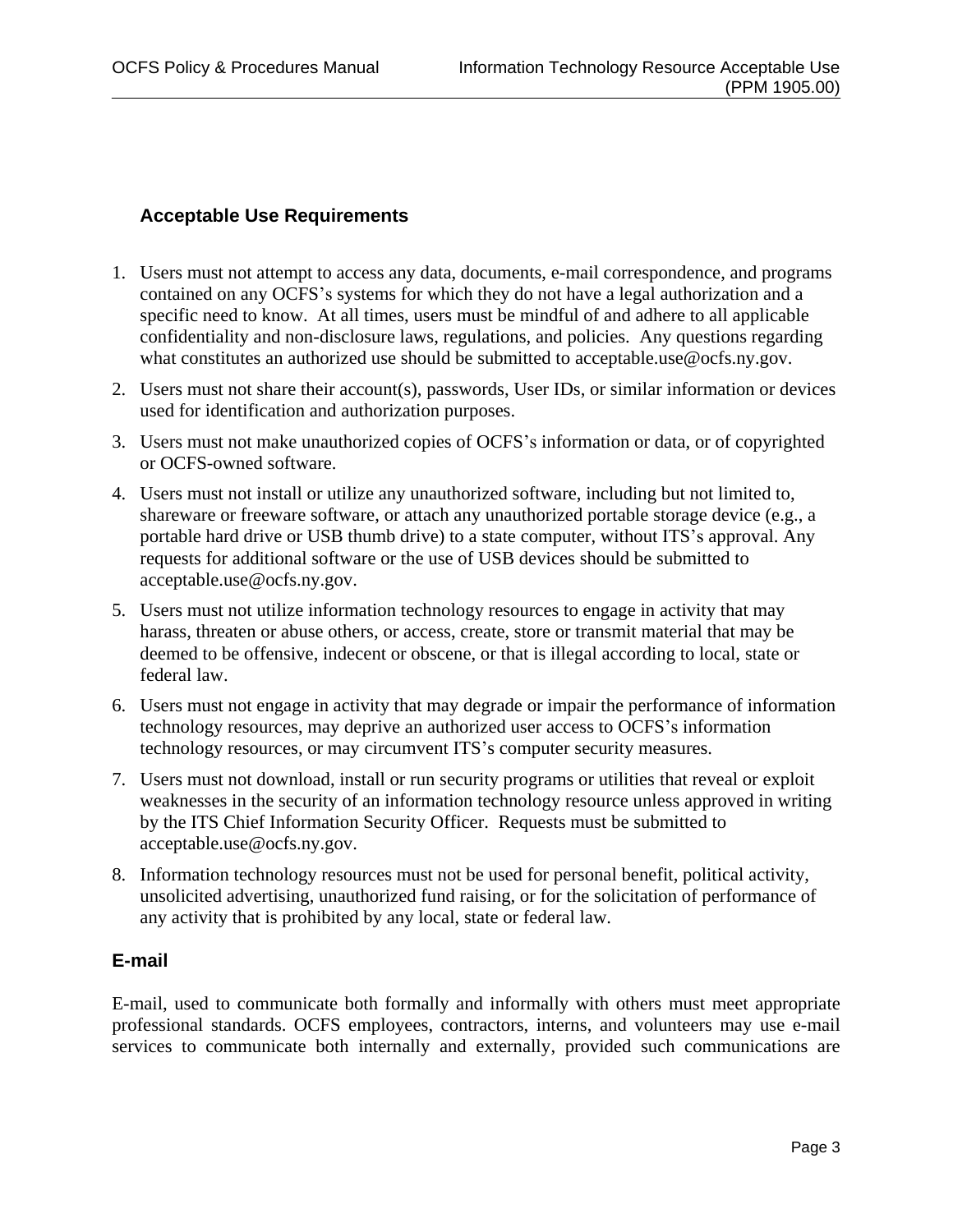related to OCFS activities. All e-mail is subject to monitoring, and as such, users should have no expectation of privacy in the contents of their e-mail sent or received.

The use of e-mail for the following activities is strictly prohibited:

- In support of any illegal activities, purposes or transmission of materials that violate OCFS's policies, including, but not limited to, those involving harassment;
- Sending SPAM or the creation, copying, transmission or retransmission of jokes or chain letters;
- Forging, misrepresenting, obscuring, suppressing, or replacing a user identity on any e-mail to mislead the recipient about the sender;
- Unauthorized distribution of work-related data and information;
- Engaging in conduct that violates OCFS's policies or guidelines;
- Sending e-mail for commercial purposes, in support of "for-profit" activities or in support of any outside employment or business activities;
- Union activity not consistent with the collective bargaining agreement and/or labor/management agreements;
- Lobbying activities or engaging in any prohibited partisan political activity;
- As a staging ground, platform or tool for gaining unauthorized access or use of other systems and/or networks, or in other furtherance of unauthorized computer and/or network use;
- The creation, downloading, viewing, storage, copying or transmission of sexually suggestive or sexually explicit materials, and any other material of non-professional nature that violates the law and/or may be perceived as objectionable in the workplace;
- The creation, downloading, viewing, storage, copying or transmission of discriminatory, threatening, harassing or other offensive images or correspondence. Such activities include but are not limited to: hate speech or material that ridicules others based upon race, creed, religion, color, sex (gender), disability, national origin, Vietnam-era veteran or other military status, age, prior arrest/conviction record or sexual orientation, threatening or defamatory material, or known fraudulent material;
- The unauthorized creation, download or other acquisition, use, reproduction, transmission or distribution of any information, computer software or data, including, without limitation: private or confidential information about any individual, business or other entity including, but not limited to, medical information; copyrighted, patented or trademarked material or material with otherwise legally protected intellectual property rights or proprietary data;
- The visiting or conversing upon, or posting of agency information to, external newsgroups, listservs, chat rooms, bulletin boards, blogs or other forums, or any use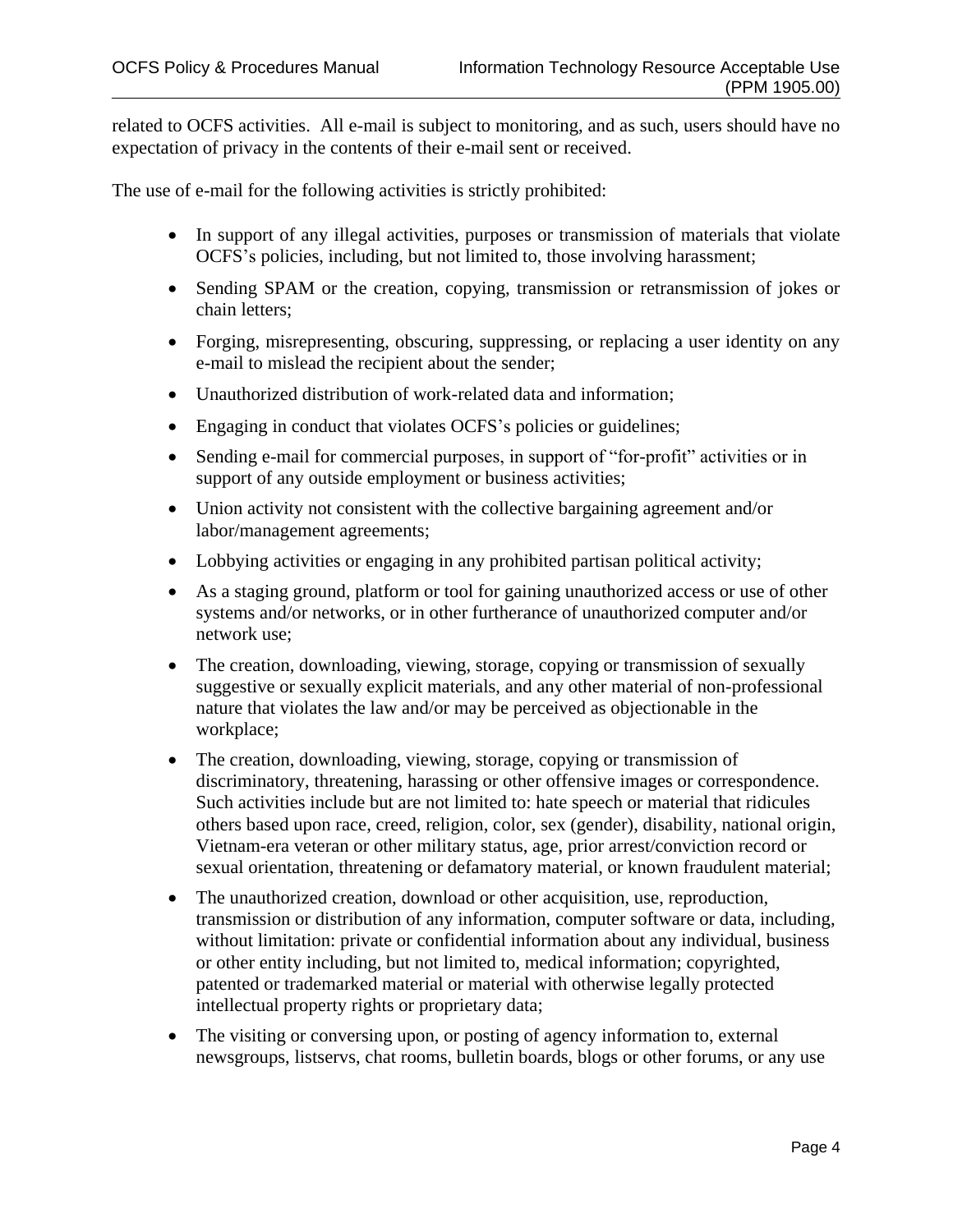of any such non-agency forums, unless authorized in writing by a bureau or department head;

- The viewing of streaming media such as YouTube, provided however that specified staff may be authorized in writing to use OCFS information technology infrastructure to access streaming media, with the materials viewed being only those that are related to legitimate business activities and are within their job assignments or responsibilities;
- Unauthorized access, viewing, storage, copying, transmission or distribution of workrelated data and information, such as but not limited to, confidential data concerning employees, children and families;
- Interfering with or disrupting network users, services or equipment by uses that include, but are not limited to, creating unnecessary output or printing and/or creating unnecessary network traffic;
- Endorsing any product or service, or engaging in any lobbying or prohibited partisan political activity, or other use that violates the law or agency policy;
- Unauthorized not-for-profit activities, including charitable solicitation;
- Writing personal communications in a manner that could reasonably be interpreted as such person(s) acting in his or her official capacity, or could reasonably lead to such communications being falsely perceived as being official state or OCFS policy;
- Accessing personal services, including but not limited to, dating or horoscope services;
- Online gambling activities;
- Playing games or installing unapproved software;
- Any use that could result in a security breach, such as visiting hacking sites; and
- Any personal use that could generate more than minimal additional expense to OCFS.

## **Incidental Use**

Incidental personal use of state resources, including information technology resources, is permitted.

"Incidental use" shall be defined as infrequent and non-intrusive use of state information technology resources for brief periods of time, limited in duration and frequency, similar in scope and duration to short breaks used to attend to brief personal matters, taking into consideration any other means of attending to personal matters (e.g., telephone calls) that have already occurred on that day. Incidental use shall not interfere with the individual's performance of work-related responsibilities or constitute a nuisance or distraction to the orderly conduct of OCFS's operations. **Incidental use does not include use of state resources for any outside business purpose.** Incidental use of OCFS's and ITS's information technology resources to